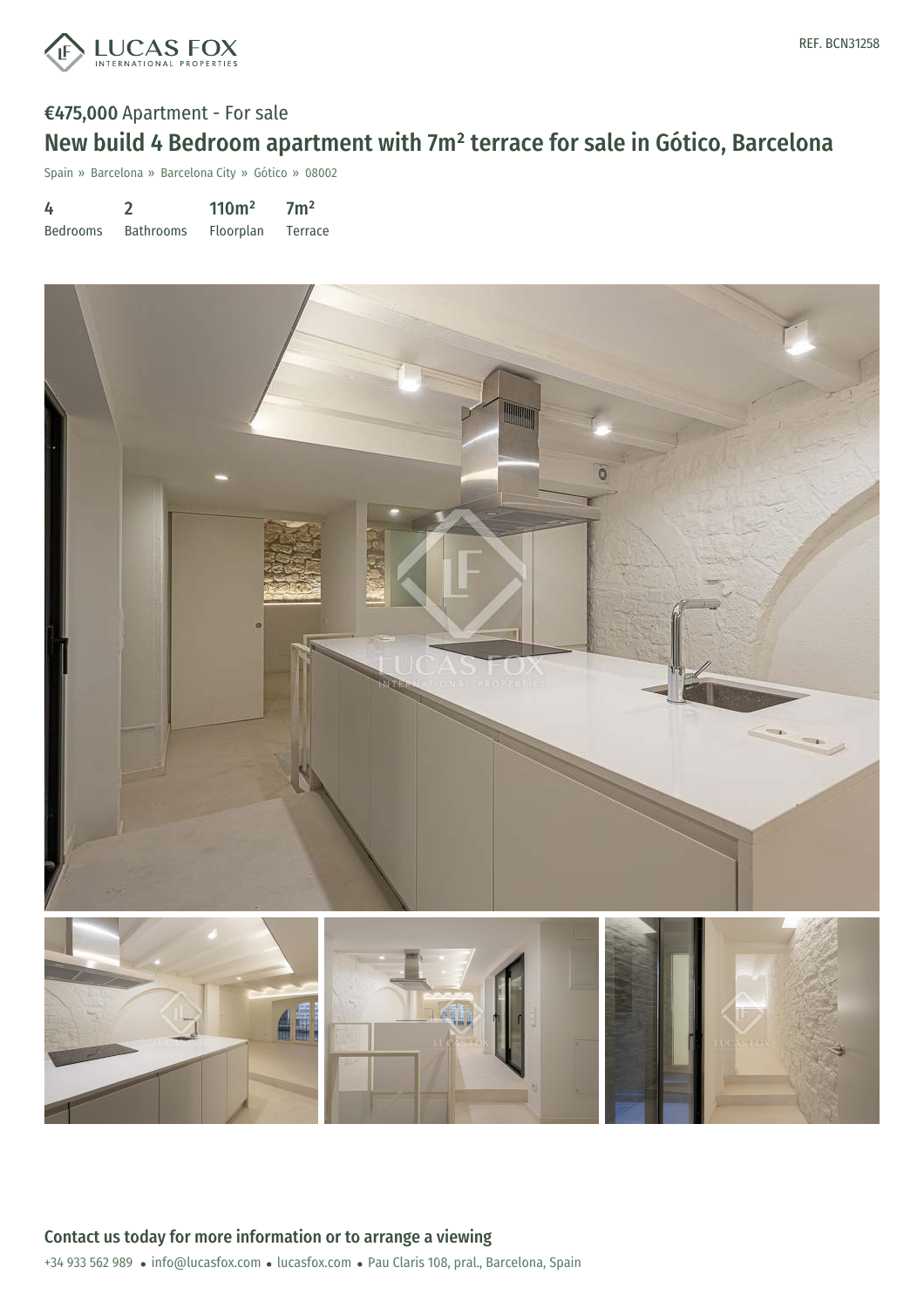

# €475,000 Apartment - For sale New build 4 Bedroom apartment with 7m² terrace for sale in Gótico, Barcelona

Spain » Barcelona » Barcelona City » Gótico » 08002

4 Bedrooms 2 Bathrooms 110m² Floorplan  $7<sup>m²</sup>$ Terrace

#### OVERVIEW

## Apartments with 1-4 bedrooms and 2 bathrooms in a new development in a renovated building with a communal roof terrace in the Gothic Quarter of Barcelona.

Lucas Fox presents Sant Sever, a new development in a beautiful historic building, completely renovated, in the heart of the Gothic quarter of Barcelona, next to emblematic monuments such as the Barcelona Cathedral or the Plaça de Sant Felip Neri.

The development offers a commercial premises, apartments and penthouses, many of them with balconies. They offer between 1 and 4 bedrooms with 2 bathrooms and with surfaces ranging from 55 m<sup>2</sup> to 110 m<sup>2</sup>. Additionally, residents will enjoy access to a community sun terrace and views of the cathedral.

The apartments have been designed with excellent taste in a modern style, while at the same time, period features, such as the exposed wooden beam ceilings or the original French windows from the modernist era, have been preserved. All this, without neglecting the creation of spaces that are functional and comfortable.

Regarding the specifications, we can highlight the oak parquet floors in the living room and bedrooms and ceramic floors in the bathrooms and kitchen. The bathrooms include the best sanitary equipment, from the Roca brand and taps from the Grohe brand or similar. The kitchens come fully equipped with Balay appliances and Silestone countertops. The properties also benefit from led lighting.

Please get in touch for more information about this exclusive development, with apartments designed for singles, professionals or small families who wish to live in such a privileged and unique location.

### Highlights:

- 1-4 bedroom, 2-bathroom apartments
- Balconies
- Location in the heart of the Gothic Quarter
- Community solarium
- Renovated building



[lucasfox.com/go/bcn31258](https://www.lucasfox.com/go/bcn31258)

Lift, Natural light, Period Building, Period features, Communal terrace, Air conditioning, Balcony, Heating, Renovated, Transport nearby

### Contact us today for more information or to arrange a viewing